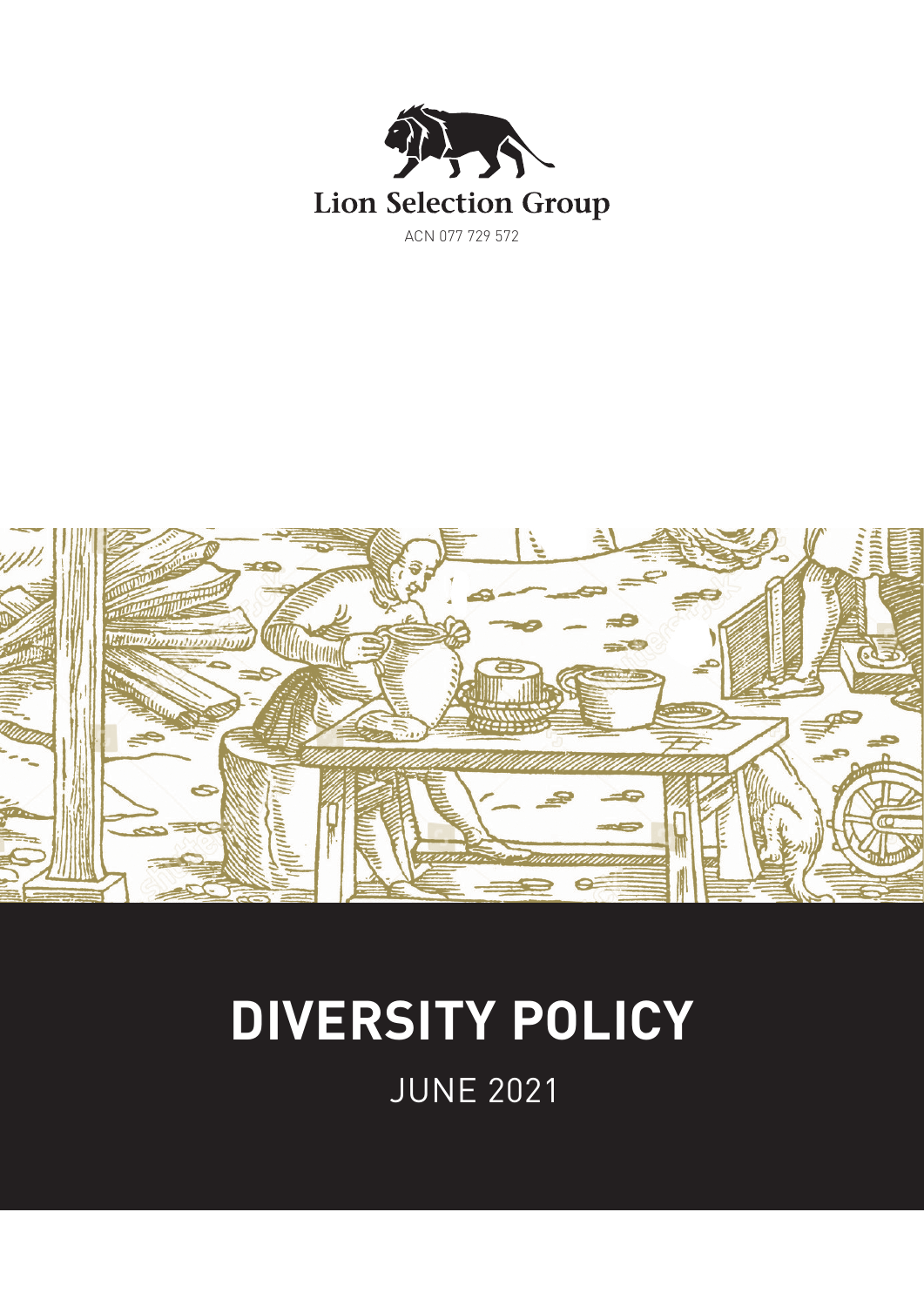# **CONTENTS**

|    | Introduction                  |  |
|----|-------------------------------|--|
|    | Application of this policy    |  |
|    | Objectives                    |  |
|    | Definition of Diversity       |  |
| h  | Responsibilities              |  |
| 6. | Measures to promote diversity |  |
| 7. | Monitoring and review         |  |
| 8  | Approved and adopted          |  |

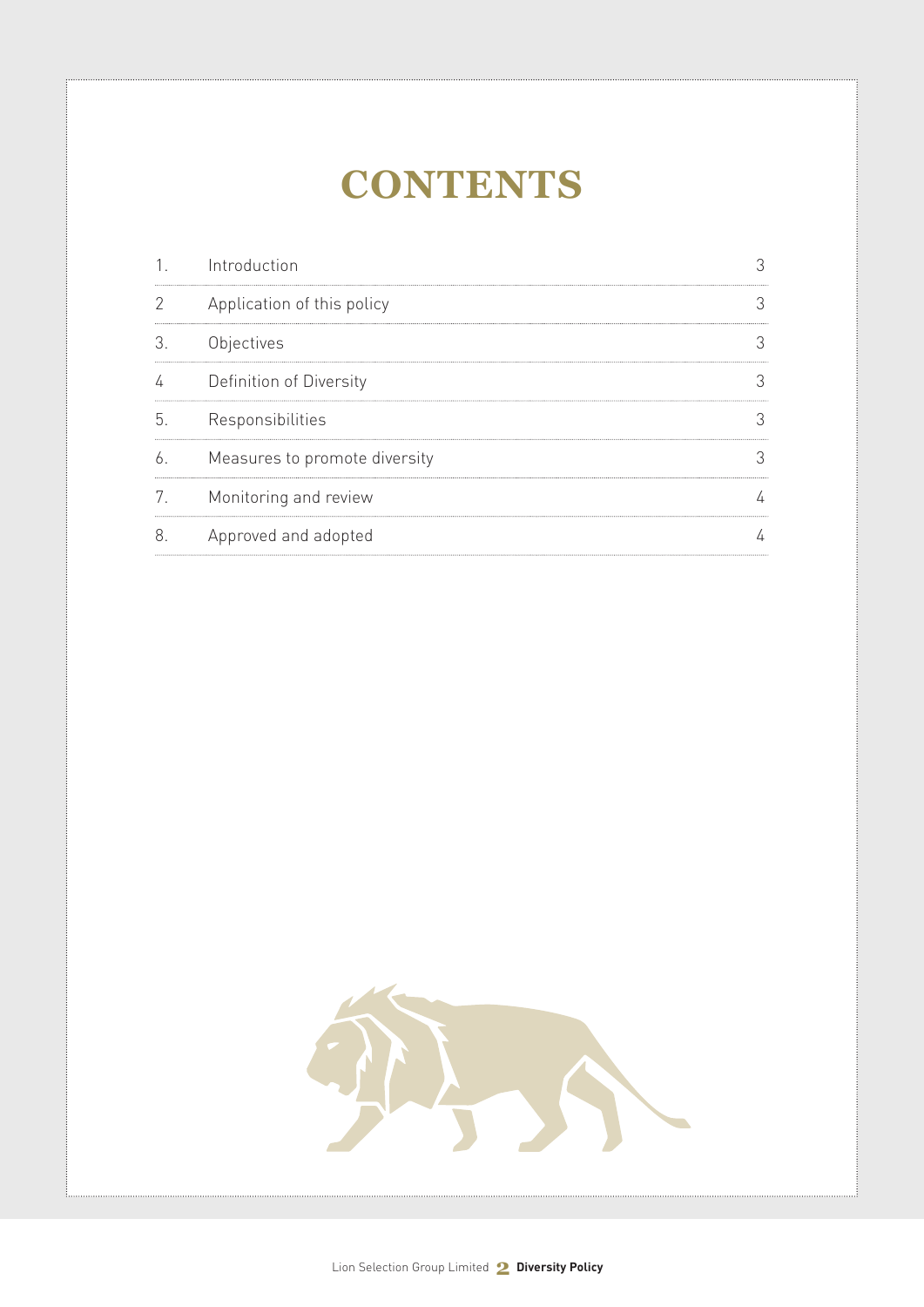#### **1. Introduction**

Lion Selection Group Limited (**Company** or **Lion**) and all its related bodies corporate are committed to workplace diversity. The Company recognises the benefits arising from employee and Board diversity, including a broader pool of high-quality employees, improving employee retention, accessing different perspectives and ideas and benefiting from all available talent.

## **2 Application of this policy**

This Policy applies to Lion and Lion Manager Pty Ltd (**Lion Manager**) and any directors, officers, employees, secondees and other individuals or entities that are effectively controlled by Lion or Lion Manager.

#### **3. Objectives**

This Diversity Policy provides a framework for the Company to achieve:

- (a) a diverse and skilled workforce, leading to continuous improvement in service delivery and achievement of corporate goals;
- (b) a workplace culture characterised by inclusive practices and behaviours for the benefit of all staff;
- (c) a work environment that values and utilises the contributions of employees with diverse backgrounds, experiences and perspectives through improved awareness of the benefits of workforce diversity and successful management of diversity; and
- (d) awareness in all staff of their rights and responsibilities with regards to fairness, equity and respect for all aspects of diversity.

This Diversity Policy does not impose on the Company or the Manager, their directors, officers, agents or employees any obligation to engage in, or justification for engaging in, any conduct which is illegal or contrary to any anti-discrimination or equal employment opportunity legislation or laws in any State or Territory of Australia or of any foreign jurisdiction.

## **4. Definition of Diversity**

Diversity recognises and values the contribution of people with differences in background, experience and perspectives. Diversity encompasses but it not limited to gender, age, ethnicity and cultural background. At Lion, diversity means:

- (a) an inclusive workplace that embraces individual differences;
- (b) a workplace that is free from discriminatory behaviours and business practices including discrimination, harassment, bullying, victimisation and vilification;
- (c) equitable frameworks and policies, process and practices that limit potential unconscious bias;
- (d) equal employment opportunities based on capability and performance;
- (e) awareness of the different needs of employees;
- the provision of flexible work practices and policies to support employees; and
- (g) attraction and retention of a diverse range of talented people.

#### **5. Responsibilities**

#### **5.1 The Board**

The Board is responsible for:

- (a) designing and overseeing the implementation of this Diversity Policy;
- (b) promoting diversity within the Company's culture and monitoring the effectiveness of this Diversity Policy; and
- (c) developing initiatives that will promote and achieve diversity goals.

The Board will conduct all Board appointment processes in a manner that promotes gender diversity, including establishing a structured approach for identifying a pool of candidates, using external experts where necessary.

#### **5.2 Employees**

In order to foster a value of diversity, the Company is committed to ensuring all employees understand the benefits of diversity in recruitment strategies and day-to-day management strategies.

All employees are required to act in a manner that supports diversity within the workplace and promotes the purposes set out in this Diversity Policy. Employees are encouraged to provide feedback to Directors regarding programs or initiatives which will improve diversity.

## **6. Measures to promote diversity**

Given the relatively small size and stable nature of its workforce, Lion has formed the view that it is not appropriate or practical to implement measures with respect to diversity that are often put in place in larger organisations. However, the Company requires that each Director and employee of the Company and the Manager act in a manner to achieve the following objectives:

(a) all employment decisions (including appointment to the Board) must be made without discrimination on the basis of gender, race, age, ethnicity, sexual orientation or disability or any other irrelevant difference;